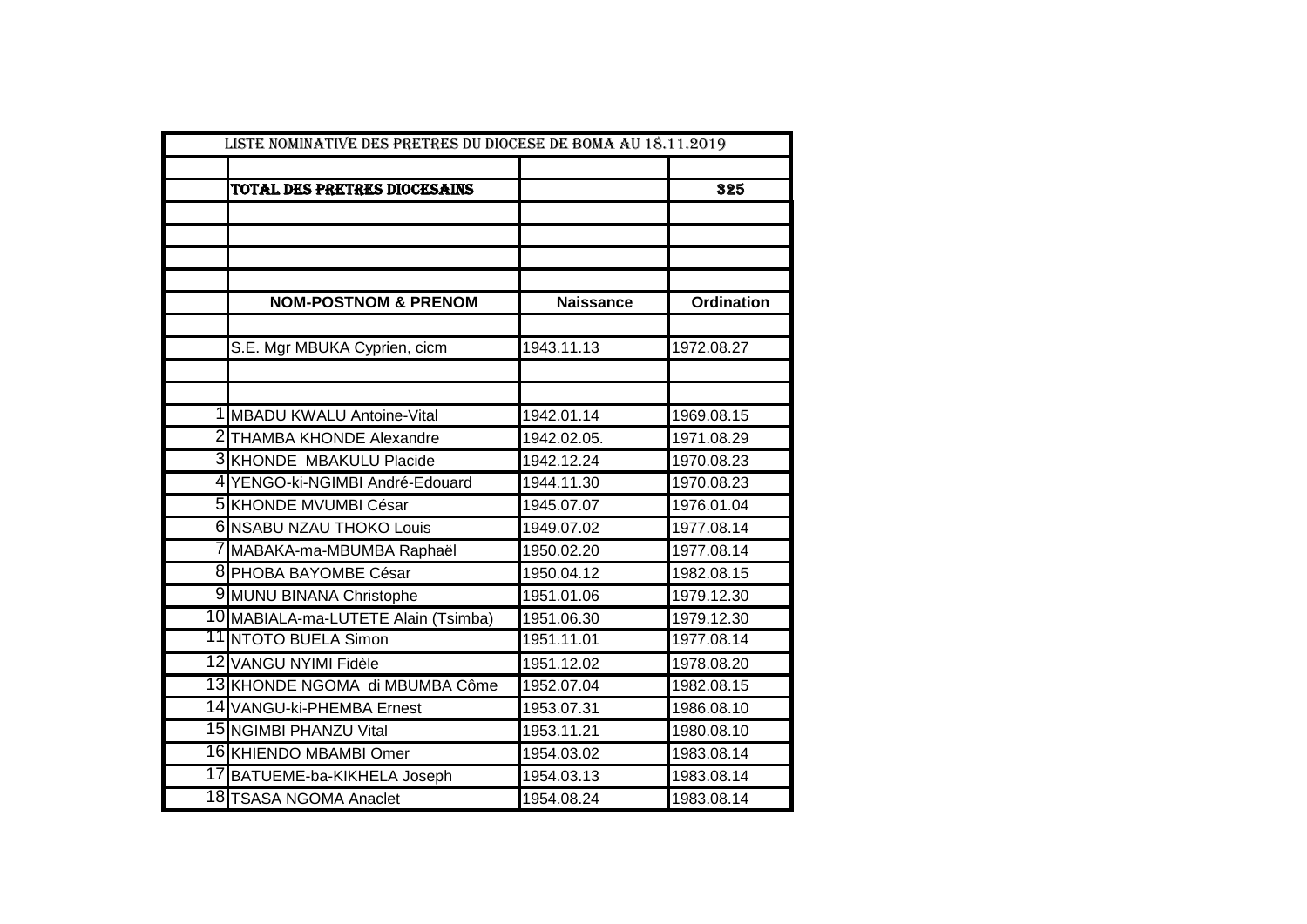| 19 MBUMBA MBUMBA Martin        | 1954.09.04  | 1983.08.14 |
|--------------------------------|-------------|------------|
| 20 NZEMBA NKINDU Oscar         | 1954.10.16  | 1987.04.26 |
| 21 TETIKA-ki-PHUATI Jean-Marie | 1955.03.17  | 1982.08.15 |
| 22 BUNGA-ki-MABIALA Anatole    | 1955.05.30  | 1983.08.14 |
| 23 KHONDE KINGIELA Guillaume   | 1955.07.11  | 1984.08.12 |
| 24 BUEYA -bu-BIPHASI Antoine   | 1955.09.11  | 1980.08.10 |
| 25 KHUALA MVUMBI Justin        | 1955.12.07  | 1984.08.12 |
| 26 THETO NGOMA Dieudonné       | 1955.12.29  | 1983.08.14 |
| 27 PHAKU PHANZU Fidèle         | 1956.05.03  | 1983.08.14 |
| 28 MUISU NGOMA Richard         | 1956.11.09  | 1985.09.22 |
| 29 BABAKA-ba-NZAU Honoré       | 1956.11.14  | 1983.18.14 |
| 30 LULA NGIMBI Romain          | 1957.03.13  | 1995.10.22 |
| 31 DIULU KHONDE Michel         | 1957.03.16  | 1984.08.12 |
| 32 NZITA THAMBA François       | 1957.04.16. | 1989.08.13 |
| 33 LELO-di-MBUMBA André        | 1957.05.10  | 1988.08.28 |
| 34 KIONGA PHANZU André-Jacques | 1957.05.17  | 1984.08.12 |
| 35 MATIABA-ma-MVULA Moïse      | 1957.09.09  | 1984.08.12 |
| 36 NZAU PHANZU Jean-Pierre     | 1957.11.12  | 1984.08.12 |
| 37 NGIMBI MUANDA Frédéric      | 1957.11.24  | 1984.08.12 |
| 38 NSITU KHONDE Joseph         | 1957.12.19  | 1986.08.10 |
| 39 MABIALA KHUABI Guillaume    | 1958.02.14  | 1989.08.13 |
| 40 MBUMBA NGUVULU Bonaventure  | 1958.03.22  | 1986.08.10 |
| 41 NGIMBI LELO René-Théodore   | 1958.05.18  | 1986.08.10 |
| 42 MALONDA NZAU Gustave        | 1958.08.07  | 1991.08.25 |
| 43 MUAKA NYIMI Joseph          | 1958.08.16  | 1984.08.12 |
| 44 KIBILU MAYEKA Honoré        | 1958.10.17  | 1987.04.26 |
| 45 MANANGA NIMI Floribert      | 1958.11.28  | 1992.08.16 |
| 46 MBUMBA KHONDE Jean-Arthur   | 1959.01.06  | 1991.08.25 |
| 47 VUMUKA-ku-NANGA César       | 1959.04.28  | 1987.04.26 |
| 48 KOKA NDITU Antoine          | 1959.06.11  | 1989.08.13 |
| 49 MAKOSO PFUTI Achille        | 1959.06.17  | 1988.08.28 |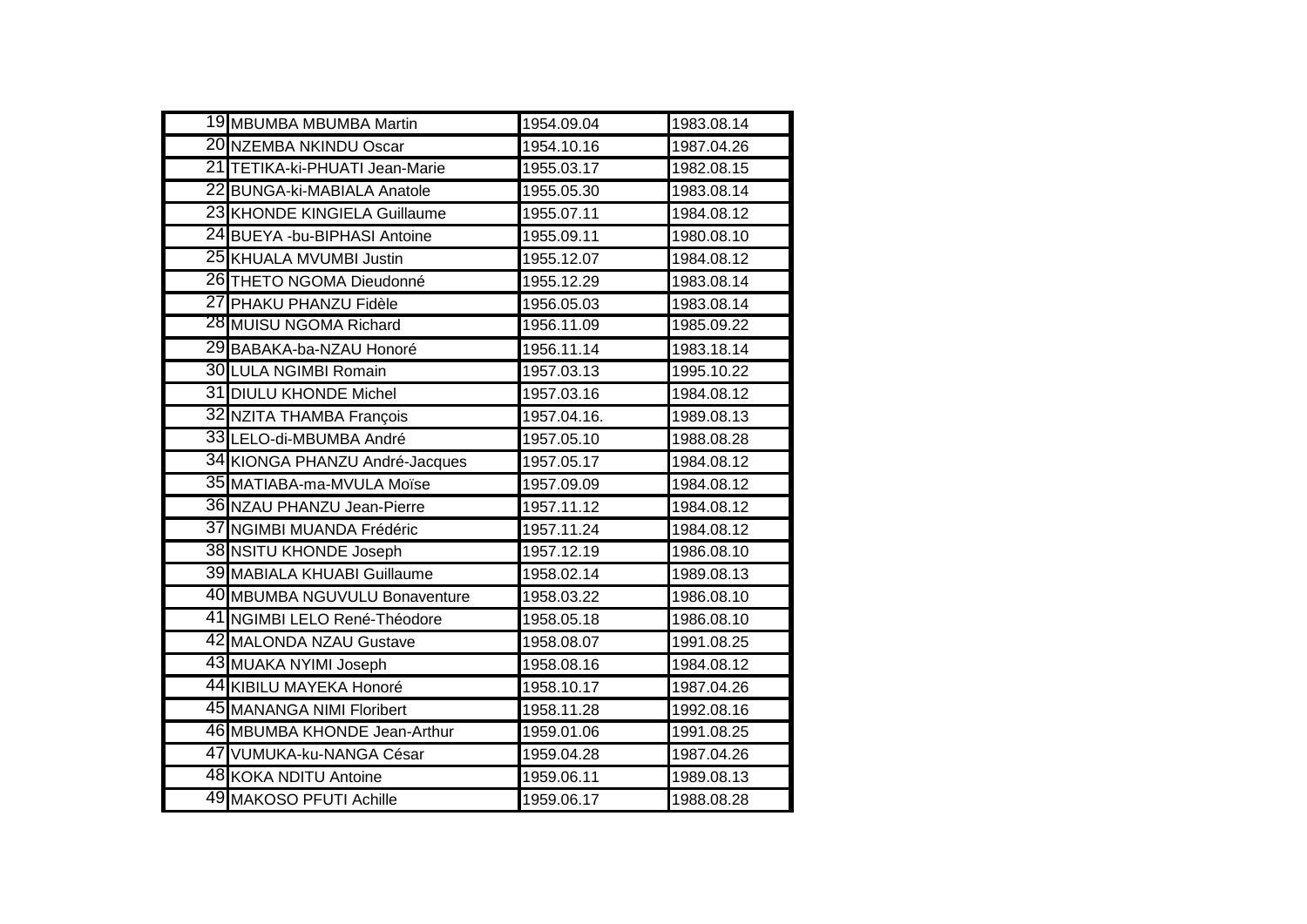| 50 MAMBU MAMBU Marc               | 1959.06.24  | 1991.08.25 |
|-----------------------------------|-------------|------------|
| 51 NYIMI VITA Jean-Hilaire        | 1959.09.08  | 1985.09.22 |
| 52 NZATI MABIALA Joseph           | 1959.09.25  | 1986.08.10 |
| 53 MAVINGA MBUMBA Jean-René       | 1959.11.21  | 1985.09.22 |
| 54 NSUNDA MANTUBA Hippolyte       | 1959.11.29  | 1986.08.10 |
| 55 SEKE di NZAU Joseph            | 1959.12.07  | 1986.08.10 |
| 56 BONGO - di-MATUVANGA Dieudonné | 1959.12.12  | 1988.08.28 |
| 57 BAKEBA LUAMBA Zéphyrin         | 1960.01.22  | 1988.08.28 |
| 58 NLANDU THAMBA Innocent         | 1960.02.29  | 1987.04.26 |
| 59 NSAFU NSAFU Georges            | 1960.05.24  | 1991.08.25 |
| 60 KUMBU KUMBU Eleuthère          | 1960.07.10  | 1986.08.10 |
| 61 MALONDA NYIMI Roger            | 1960.07.20  | 1994.08.21 |
| 62 PFUTI PHABU Sébastien          | 1960.07.31  | 1987.04.26 |
| 63 NLANDU VUNA Albert             | 1960.08.12  | 1988.08.28 |
| 64 NDELE TSUMBU César             | 1960.08.26. | 1986.08.10 |
| 65 MAKAYA-ma-NGIMBI Maurice       | 1960.09.15  | 1988.08.28 |
| 66 MUANDA MUANA FUTI Innocent     | 1960.11.11  | 1992.08.16 |
| 67 MAVUNGU NGUNZI Patrice         | 1960.12.24  | 1998.10.11 |
| 68 NZINGA NDITU Paul              | 1961.01.01  | 1989.08.13 |
| 69 NKUANGA NGOMA Jean-Cornélis    | 1961.02.15  | 1991.08.25 |
| 70 MAVUNGU ma NLANDU Floribert    | 1961.05.14  | 1989.08.13 |
| 71 TATI MBUNGU Achille            | 1961.05.14  | 1989.08.13 |
| 72 PHEMO LUFUMBA Philippe         | 1961.06.09  | 1988.08.28 |
| 73 MASUANGI LONGO Pamphile        | 1961.06.11  | 1989.08.13 |
| 74 NDIENGELE TOKO LULA Joseph     | 1961.06.19  | 1989.08.13 |
| 75 PHAKA KUMBU Edgar              | 1961.11.06  | 1994.08.21 |
| 76 PHONGI MVUBU Edgar             | 1961.11.12. | 1989.08.13 |
| 77 LEVO-di-NGOMA Norbert          | 1961.11.21  | 1989.08.13 |
| 78 PHAKA NLENZO Emmanuel          | 1961.12.26  | 1989.08.13 |
| 79 NDIBU PHOBA Albert             | 1962.02.07  | 1991.08.25 |
| 80 MBI TSASA Cyprien              | 1962.02.21  | 1992.08.16 |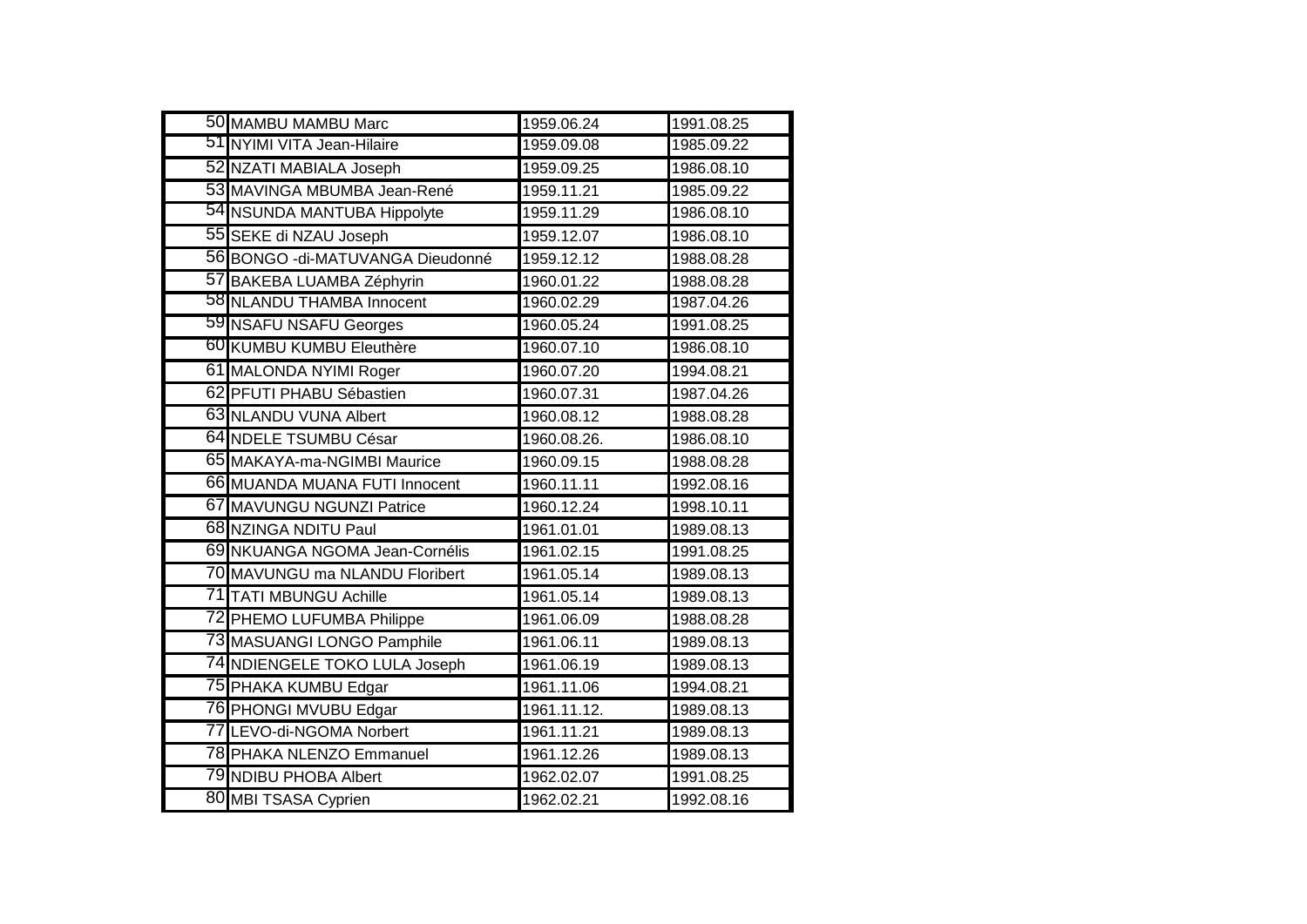| 81 KIADI NKAMBU André-Jacques  | 1962.03.08 | 1988.08.28 |
|--------------------------------|------------|------------|
| 82 MALONDA KHONDE Jean-Pierre  | 1962.04.06 | 1992.08.16 |
| 83 MAKAYA NGIMBI Roger-Olivier | 1962.04.24 | 1989.08.13 |
| 84 THAMBA MABIALA Flavien      | 1962.05.09 | 1995.10.22 |
| 85 MBADU KUMBU Pamphile        | 1962.05.15 | 1991.08.25 |
| 86 DIVIOKA BINDA Edmond        | 1962.05.17 | 1998.10.11 |
| 87 TSASA MBAKU Gabriel         | 1962.06.28 | 1992.08.16 |
| 88 TSUMBU KHONDE Adolphe       | 1962.07.11 | 1992.08.16 |
| 89 WOLA BANGALA Charles        | 1962.07.11 | 1992.08.16 |
| 90 SOUSA NZATI Joâo            | 1962.07.15 | 1994.08.21 |
| 91 MAMBU MBAMBI Egide          | 1962.07.19 | 1995.10.22 |
| 92 MBIMBI MBAMBA José-Claude   | 1962.07.30 | 1988.08.28 |
| 93 BABAKA MVEMBA Florent       | 1962.08.28 | 1989.08.13 |
| 94 TUMBULA NKUANGA César       | 1962.10.15 | 1995.10.22 |
| 95 VANGU VANGU Emmanuel        | 1962.12.24 | 1991.08.25 |
| 96 NDELO MBAMBI David          | 1963.01.26 | 1998.10.11 |
| 97 KIFU NGOMA Roger            | 1963.02.20 | 1995.10.22 |
| 98 MAKAYA MBODO Camille        | 1963.04.22 | 1998.10.11 |
| 99 MBONGO MASELA Roger-Blaise  | 1963.04.28 | 1990.09.02 |
| 100 LUKIELO TATI Zacharie      | 1963.05.15 | 1992.08.16 |
| 101 MASUANGI BINDA Floribert   | 1963.06.24 | 1994.08.21 |
| 102 WASUKA-di-WASUKA Zacharie  | 1963.07.20 | 1990.09.02 |
| 103 MAKOSO TSASA Rufin         | 1963.08.08 | 1989.08.13 |
| 104 MBENZA KUMBU Barnabé       | 1963.08.11 | 1992.08.16 |
| 105 MAVAMBU MVEMBA César       | 1963.08.12 | 1994.08.21 |
| 106 KIBINDA TSASA Albert       | 1963.08.27 | 2000.11.26 |
| 107 MAKANDA-ma-NGANGA Alphonse | 1963.09.10 | 1991.08.25 |
| 108 KHONDE MABIALA Innocent    | 1963.11.11 | 1998.10.11 |
| 109 NTEDIKA NGIMBI Aloïs       | 1963.12.03 | 2000.11.26 |
| 110 MBUINGA LUKINZU Dieudonné  | 1963.12.11 | 1999.05.23 |
| 111 MBUINGA MAYUNDA Willy      | 1964.01.19 | 1989.08.13 |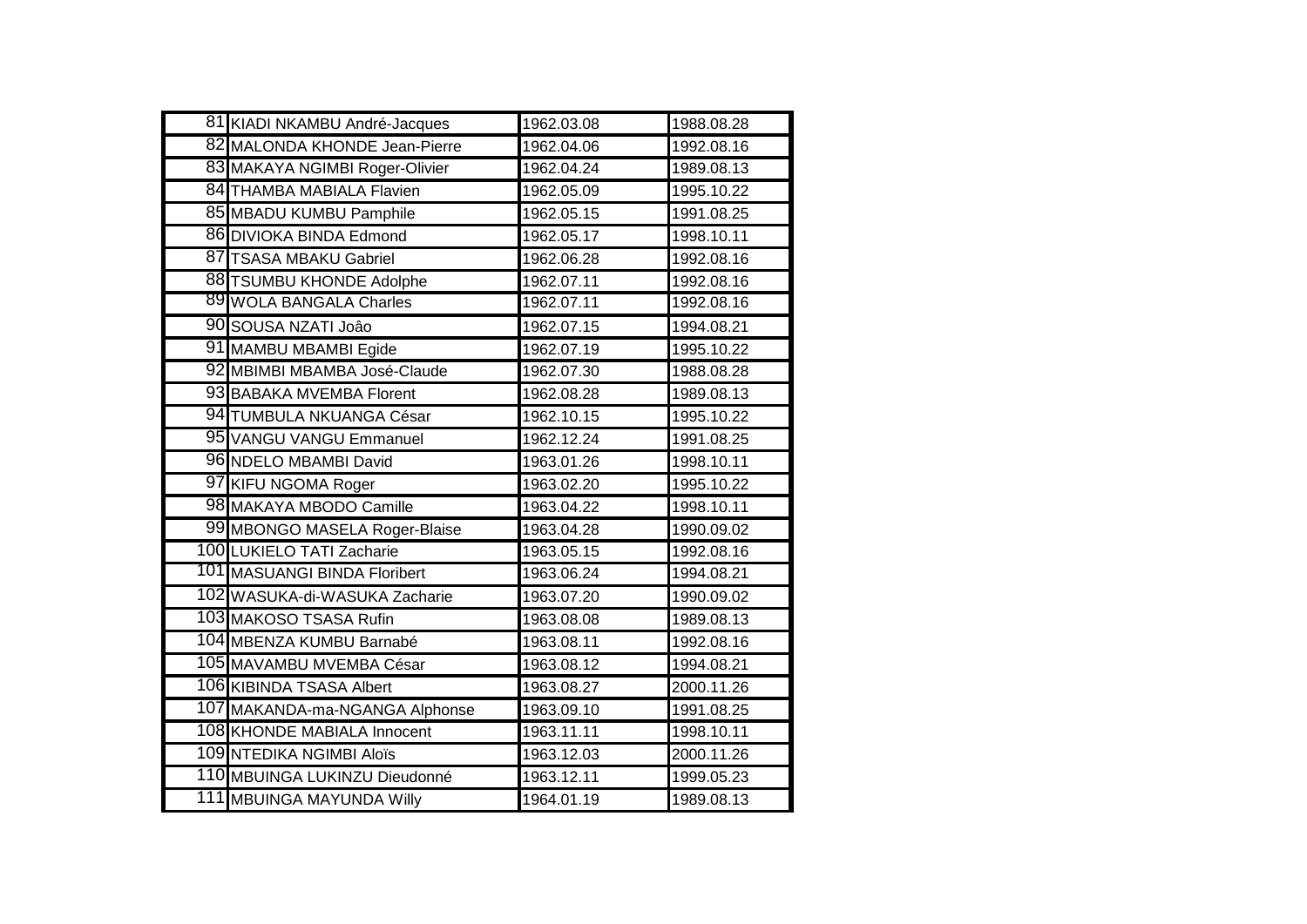| 112 MBUMBA KONIA Jacques-Laurent | 1964.01.19 | 2000.11.26 |
|----------------------------------|------------|------------|
| 113 LELO MATUNDU Roger           | 1964.01.30 | 1998.10.11 |
| 114 PHUATI MBOKO Martin          | 1964.02.18 | 1995.10.22 |
| 115 TEMBO UMBA Donat-Michel      | 1964.02.21 | 1995.10.22 |
| 116 BAFIONGUNINA MATIMPA Paul    | 1964.03.17 | 1999.08.29 |
| 117 DIALUNGANA MASIALA Frédéric  | 1964.06.18 | 1994.08.21 |
| 118 PHAMBU PHAMBU Maurice        | 1964.06.24 | 1991.08.25 |
| 119 MBONGO KHONDE André-Jacques  | 1964.06.26 | 1999.08.29 |
| 120 SAMBU MABIKA César-Michel    | 1964.07.24 | 1999.08.29 |
| 121 KHONDE KHONDE Flavien-Merlin | 1964.07.26 | 1998.10.11 |
| 122 KINANGU KINANGU César        | 1964.08.15 | 1999.05.23 |
| 123 MUILA MUILA Albert           | 1964.08.25 | 1998.10.11 |
| 124 NDEMBE MBADU Crispin         | 1964.09.02 | 1998.10.11 |
| 125 DIMBI NGIMBI Floribert       | 1964.09.12 | 1999.05.23 |
| 126 MBAMBI MAVINGA Jean-Pierre   | 1964.10.22 | 1999.05.23 |
| 127 NGOMA MUAKA Pierre           | 1964.12.02 | 1999.08.29 |
| 128 NSAKU NSAKU Frédéric         | 1964.12.24 | 1995.10.22 |
| 129 KUMBU SITU Roger             | 1965.02.05 | 1998.10.11 |
| 130 UMBA DIELA Roger             | 1965.02.22 | 1998.10.11 |
| 131 PHOBA NGOMA Willy-Claude     | 1965.03.13 | 1992.08.16 |
| 132 NGOMA BANDENDA Paulin-Robert | 1965.04.24 | 1995.10.22 |
| 133 BIANU TSINGANA Médard        | 1965.04.25 | 2002.08.25 |
| 134 TATI YUYA Barnabé            | 1965.05.08 | 1992.08.16 |
| 135 BAMUENE SOLO Darius          | 1965.05.12 | 1994.08.21 |
| 136 MALONDA VANGU Olivier        | 1965.05.13 | 1994.08.21 |
| 137 ZEBE SIMBU Emmanuel          | 1965.06.05 | 2002.08.25 |
| 138 NIMI SESE Charles            | 1965.06.10 | 1995.10.22 |
| 139 BANLUNGA BAMOLO Joseph       | 1965.06.17 | 1998.10.11 |
| 140 NSOKI MANANGA Jean-Marie     | 1965.06.17 | 2004.08.29 |
| 141 NZUNGU NLANDU Roger          | 1965.08.01 | 2002.08.25 |
| 142 MUANDA KIENGA Jules          | 1965.08.03 | 1992.08.16 |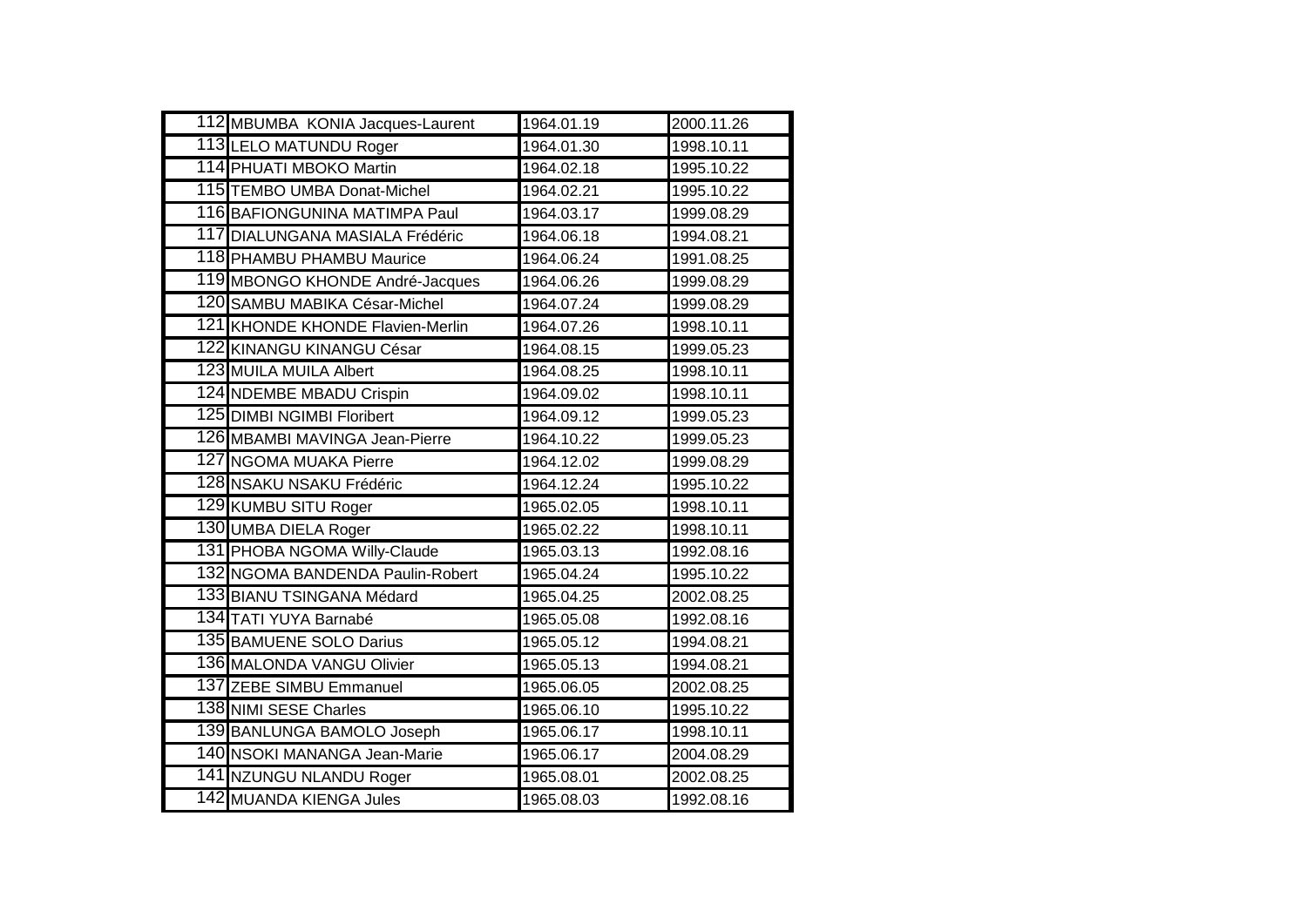| 143 BUNDA BUNDA Frédéric            | 1965.09.30 | 1994.08.21 |
|-------------------------------------|------------|------------|
| 144 MAKABA MBADU Corneille          | 1965.11.07 | 1992.08.16 |
| 145 PHOLO THUADI Roger              | 1965.11.11 | 1994.08.21 |
| 146 NKUANGA DUMBI José              | 1965.11.15 | 1998.10.11 |
| 147 NSASI PHUMU Natalis-Michelin    | 1965.12.12 | 2002.08.25 |
| 148 NGOMA LELO Emmanuel             | 1965.12.25 | 1999.08.29 |
| 149 KHONDE MUTU Jean-Claude         | 1966.02.02 | 1999.08.29 |
| 150 MVUMBI MVUMBI Désiré            | 1966.02.26 | 1998.10.11 |
| 151 TUMU NSOKI Robert               | 1966.04.24 | 1994.08.21 |
| 152 NZUNGU NZUNGU Séraphin          | 1966.04.27 | 1994.08.21 |
| 153 PHOLO KHONDE Faustin            | 1966.06.01 | 1999.05.23 |
| <b>154 PHOLA PHOLA Alexis</b>       | 1966.08.24 | 1999.05.23 |
| 155 UMBA VUNDIKA Georges            | 1966.09.20 | 1999.08.29 |
| 156 MATANDU NDELE Roger-Delphin     | 1966.10.09 | 1999.08.29 |
| 157 MVEMBA NGIMBI Basile            | 1966.11.11 | 2002.08.25 |
| 158 BASUESUMUKA MAKUELA Crispin     | 1966.12.10 | 1999.08.29 |
| 159 MABIALA MBUMBA Jean-Patrick     | 1967.02.07 | 1999.08.29 |
| 160 NYIMI NDUNGI Gilbert            | 1967.03.05 | 1998.10.11 |
| 161 MUANDA SITA Jean-Claude         | 1967.03.23 | 1994.08.21 |
| 162 MUANDA NGUALA Célestin          | 1967.04.08 | 1999.05.23 |
| 163 MANTUALA MVINDU Bernard         | 1967.04.21 | 1995.10.22 |
| 164 MAVUNGU KHOTO Jean Basile (Mgr) | 1967.04.23 | 1994.08.21 |
| 165 LUKANGA NGOMA Fulbert           | 1967.05.26 | 1995.10.22 |
| <b>166 NGIMBI MABIALA Pierre</b>    | 1967.06.24 | 2002.08.25 |
| 167 NKUANGA NKUANGA Roger           | 1967.07.14 | 1999.05.23 |
| 168 TSUMBU PHONGO Floribert         | 1967.07.16 | 2004.08.29 |
| 169 MAVINGA MBUTU Alphonse-Daudet   | 1967.07.17 | 2006.09.17 |
| 170 NZUZI - NZUZI Joseph            | 1967.08.05 | 2000.11.26 |
| 171 MANANGA UMBA Christophe         | 1967.08.06 | 1998.10.11 |
| 172 KIMBAMBALA Raphaël              | 1967.08.19 | 1999.05.23 |
| 173 SAMBU KHIEDI Roger-Florent      | 1967.09.09 | 2002.08.25 |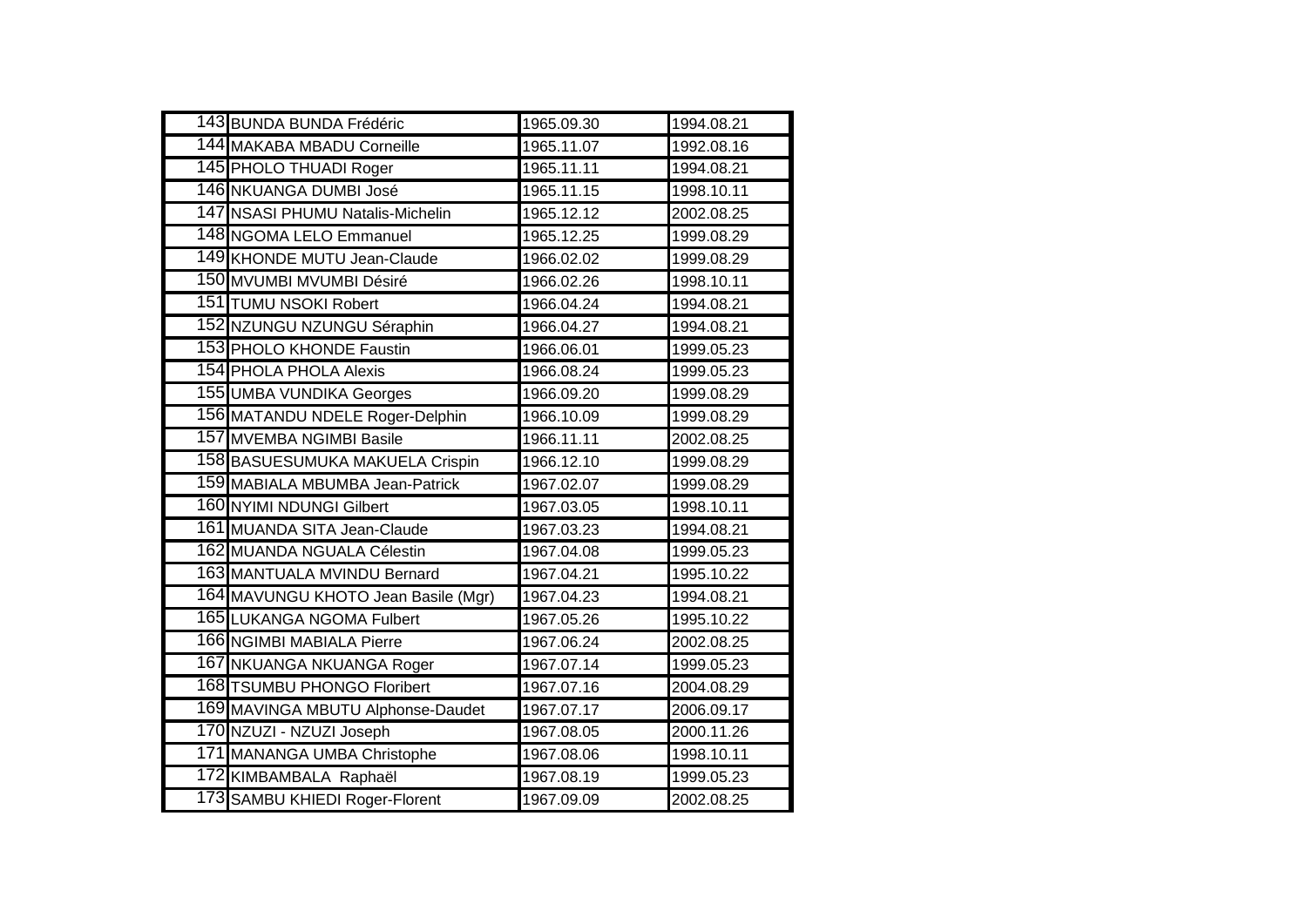|     | 174 NGULU NGULU Prosper              | 1967.10.31  | 1999.05.23 |
|-----|--------------------------------------|-------------|------------|
|     | 175 NDOBE NKIAMA Léon                | 1967.12.11  | 2002.08.25 |
|     | 176 MAKOKO MVUMBI Ferdinand          | 1968.01.09  | 1999.08.29 |
|     | 177 DUMBI MUANDA Roger               | 1968.02.16  | 1999.05.23 |
|     | 178 MALUTA MAKAYA Sébastien          | 1968.02.20  | 1999.08.29 |
|     | 179 MBAMBI PHOLO Deogratias Stéphane | 1968.03.04  | 2006.09.17 |
|     | 180 KHONDE NDUNDA Crispin            | 1968.03.24  | 1999.08.29 |
|     | 181 MUAKA LUSAVU Hippolyte           | 1968.04.05  | 2000.11.26 |
|     | 182 MAVUNGU THONYA Richard           | 1968.04.16  | 2000.11.26 |
|     | 183 TANDA TANDA Corneille            | 1968.06.14  | 2000.11.26 |
|     | 184 TSIMBA BIYOKO Guy-André          | 1968.06.21  | 2005.09.18 |
| 182 | <b>KILUIBA MUANDA Innocent</b>       | 1968.08.20  | 1999.08.29 |
| 183 | <b>BUTSIANGA MBIKILA C.Corneille</b> | 1968.09.22  | 2005.09.18 |
| 184 | <b>NDANGI NGOMA Lambert</b>          | 1968.10.26  | 1999.08.29 |
|     | 185 BAKU MENGA Jean-Daniel           | 1968.11.08  | 1999.08.29 |
|     | 186 SUEMI NGOMA Roger                | 1968.11.22  | 2005.09.18 |
|     | 187 MAKUELA MAVUNGU Raphaël          | 1968.12.17  | 1999.08.29 |
|     | 188 DIAKI KHIENDO Jean-Claude        | 1969.02.16  | 2002.08.25 |
|     | 189 BUETE KUMBI Adolphe              | 1969.03.25  | 2000.11.26 |
|     | 190 KHONDE NGOMA Richard             | 1969.03.27. | 1999.08.29 |
|     | 191 MBUNGU KHONDE Didier-Alain       | 1969.04.22  | 1998.10.11 |
|     | 192 NGANGA MBUTA Edmond              | 1969.06.06  | 2005.09.18 |
|     | 193 MAVINGA MAVINGA Pierre           | 1969.06.15  | 2002.08.25 |
|     | 194 MAVANGULU DIEMBA Barnabé         | 1969.08.02  | 2002.08.25 |
|     | 195 MABIALA MABIALA Benjamin         | 1969.09.07  | 2000.11.26 |
|     | 196 NGULU TSASA Jean-Paul            | 1969.09.12  | 2004.08.29 |
|     | 197 VUVU ki MABIALA Jules            | 1969.09.29  | 1999.08.29 |
|     | 198 TSIMBA KINAVUIDI Emery           | 1969.11.01  | 2000.11.26 |
|     | 199 MABIALA PHANZU Victor-Jonas      | 1969.11.03  | 2005.09.18 |
|     | 200 PHANZU SAMBU Fidèle              | 1969.11.07  | 2005.09.18 |
|     | 201 MVUEZOLO TSIMBA Jean-Pierre      | 1969.11.29  | 2004.08.29 |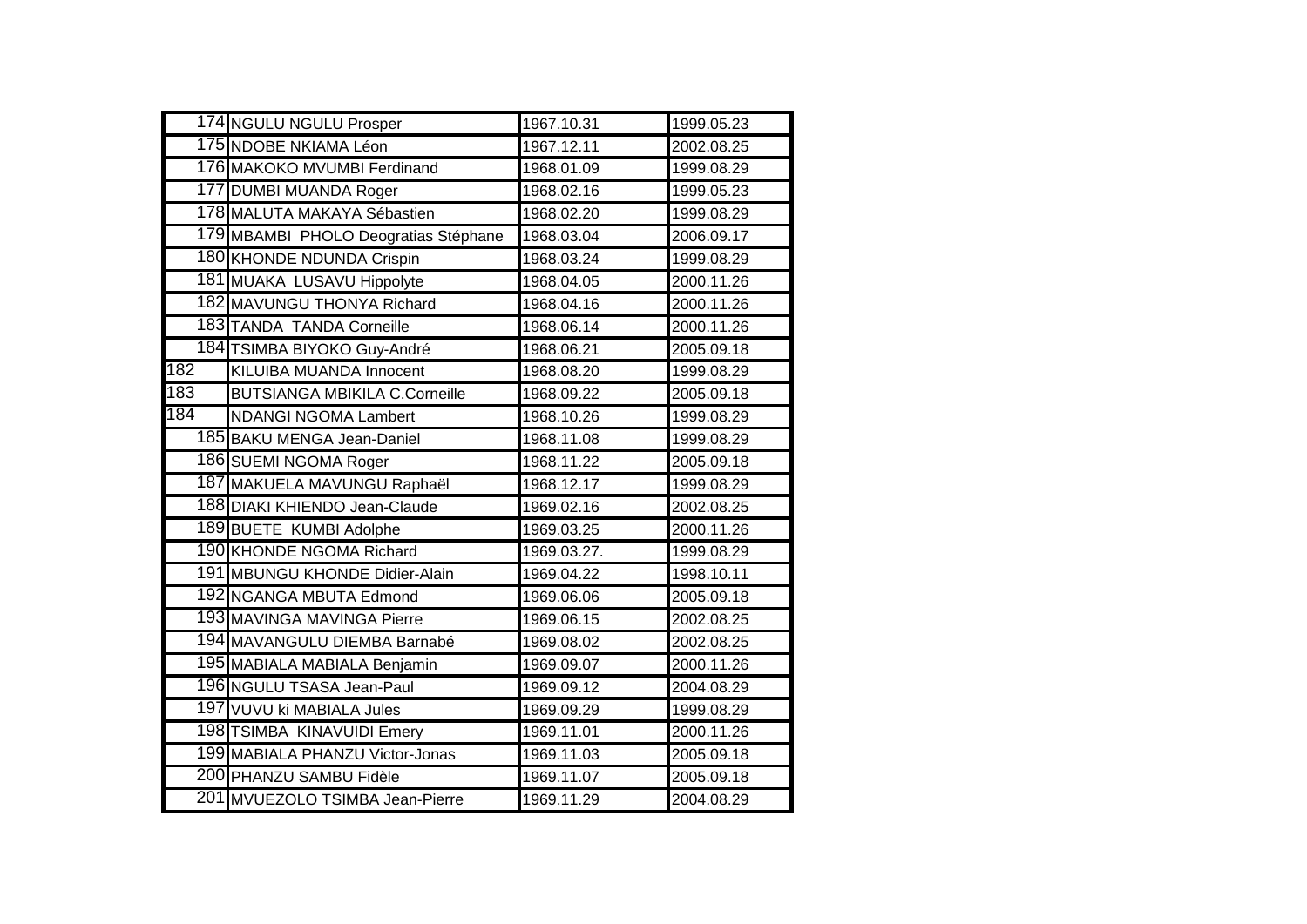| 202 MVUEZOLO TSIMBA Jean-Pierre    | 1969.11.29 | 2004.08.29 |
|------------------------------------|------------|------------|
| 203 MALUNDA NSAFU Alain            | 1969.12.09 | 1999.08.29 |
| 204 NSASI NKUANGA Armand           | 1969.12.09 | 1999.05.23 |
| 205 PHANZU TSASA Willy             | 1969.12.22 | 1999.05.23 |
| 206 NGANA KIUSI Elie               | 1970.03.12 | 2005.09.18 |
| 207 MUILA MANANGA Félicien         | 1970.06.04 | 2005.09.18 |
| 208 PHONGI NGOMA Apollinaire       | 1970.06.25 | 2007.09.23 |
| 209 MAYEMBA NGIMBI Vincent de Paul | 1970.08.02 | 2002.08.25 |
| 210 MBAMBA LUFUMBA Constant-Balt.  | 1970.08.14 | 1999.08.29 |
| 211 MANANGA NGONDO Omer            | 1970.09.09 | 1999.05.23 |
| 212 BINDA NDAMBI Louis-Bernard     | 1970.10.14 | 2005.09.18 |
| 213 MAKUELA MBAMBI Elie            | 1970.10.26 | 2002.08.25 |
| 214 MATONDO MBOKO Julien           | 1970.11.27 | 2002.08.25 |
| 215 PHOBA NZAU Roger               | 1971.03.06 | 2002.08.25 |
| 216 MBADU MBADU Emery-Pamphile     | 1971.04.24 | 2000.11.26 |
| 217 MABIALA NTULA Alphonse         | 1971.06.09 | 2000.11.26 |
| 218 MAMBUTU MAKAYA Guy-Didier      | 1971.07.14 | 2008.05.11 |
| 219 THUBI THUBI Willy-Faustin      | 1971.07.26 | 2007.09.23 |
| 220 KIMBUENDE NYIMI Matthieu       | 1971.09.25 | 2000.11.26 |
| 221 LELO LELO Hygin-Théophile      | 1971.10.28 | 2007.09.23 |
| 222 KHONDE MAVUNGU Aloïs           | 1971.11.11 | 2006.09.17 |
| 223 LUFUMA MOMBO Joachim           | 1971.12.29 | 2007.09.23 |
| 224 THAMBA MASIALA Didier-Patrice  | 1972.03.10 | 2006.09.17 |
| 225 NSUAMI VANGU Justin            | 1972.03.22 | 2008.05.11 |
| 226 MVEMBA MBUMBA Gustave          | 1972.04.20 | 2007.09.23 |
| 227 MATOKO KHONDE José-Adelard     | 1972.05.14 | 2000.11.26 |
| 228 MAMONA THAMBA François         | 1972.06.10 | 2000.11.26 |
| 229 MALONDA MUANDA Jean-Liévin     | 1972.06.16 | 2007.09.23 |
| 230 MBONZILA BITIBA Willy          | 1972.06.23 | 2002.08.25 |
| 231 NTEDIKA MBAKU Joseph           | 1972.07.03 | 2006.09.17 |
| 232 LUKOMBO TOKO TSASA Antoine     | 1973.01.08 | 2002.08.25 |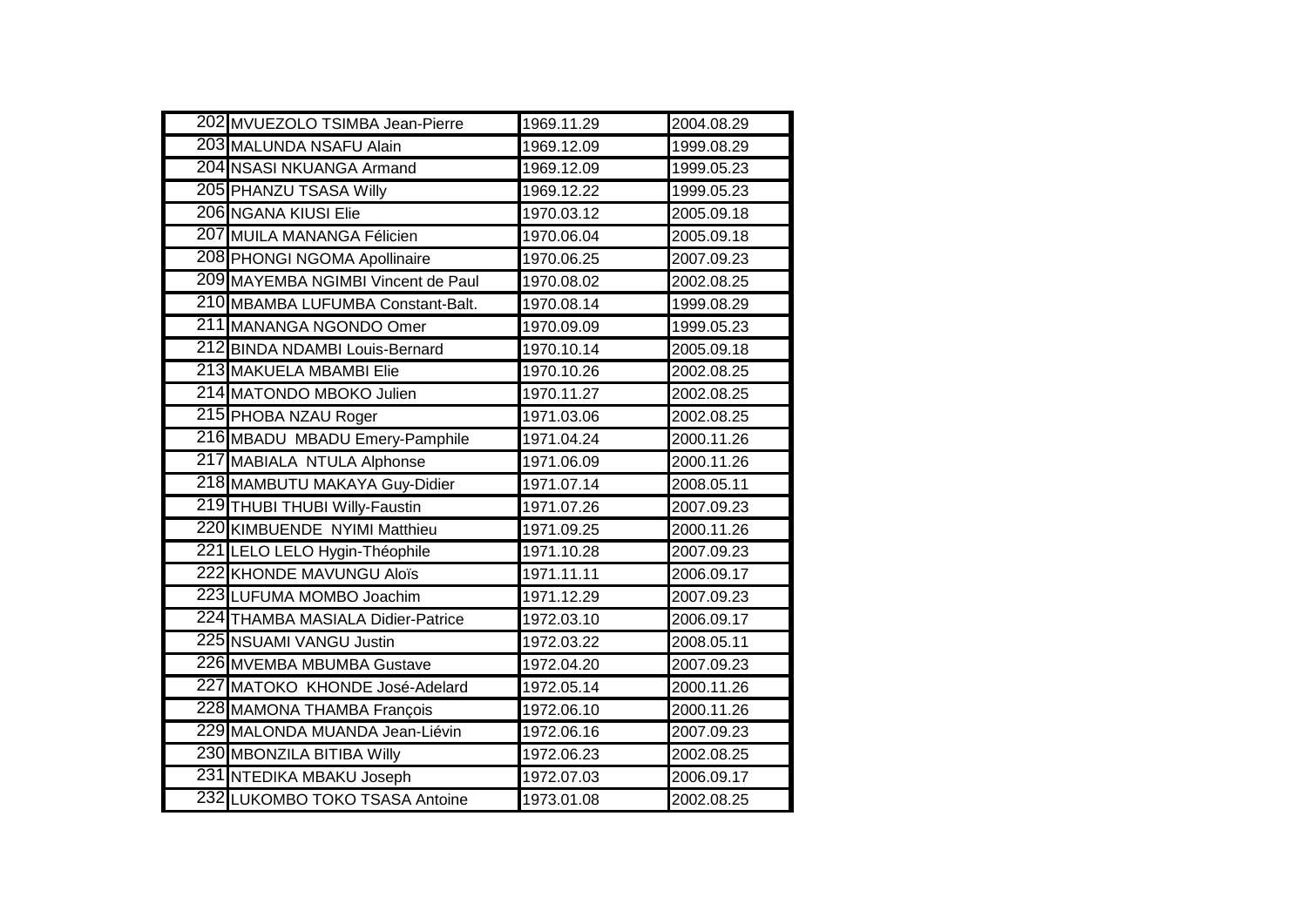| 233 KIUSI PHOBA Gérard             | 1973.01.18 | 2004.08.29 |
|------------------------------------|------------|------------|
| 234 DINANDI NGIMBI Landry-Philippe | 1973.06.21 | 2004.08.29 |
| 235 NGEMBO KHONDE Joseph           | 1973.07.29 | 2009.08.30 |
| 236 MATIMPI YONGO Urbain           | 1973.11.29 | 2004.08.29 |
| 237 KHITA NDUNGANI Georges         | 1974.06.23 | 2005.09.18 |
| 238 BOWA BUNGANGA Bruno-Eric       | 1974.06.29 | 2004.08.29 |
| 239 PHOLA PHOLA Jean-Paul          | 1974.08.23 | 2007.09.23 |
| 240 NZINGA NZINGA Barthélemy       | 1974.10.10 | 2009.08.30 |
| 241 LELO LELO Raphaël              | 1974.11.20 | 2007.09.23 |
| 242 NLANDU PHAMBU Jean-Martin      | 1975.03.31 | 2004.08.29 |
| 243 SIMBU MBUINGA Laurent Paul     | 1975.05.02 | 2010.06.13 |
| 244 NSITU MBIZI Claude             | 1975.05.15 | 2005.09.18 |
| 245 PHUMU MBAMBI Dominique         | 1975.07.01 | 2004.08.29 |
| 246 MUAKA KUKU Anatole             | 1975.09.06 | 2012.07.15 |
| 247 BINDA MBUNGU Jean Jacques      | 1975.12.25 | 2009.08.30 |
| 248 MAKOKO NGUMBA Edouard          | 1976.01.16 | 2005.09.18 |
| 249 MBUANGI KHONDE Didier          | 1976.03.12 | 2015.07.12 |
| 250 MVEMBA NGIMBI Joachim          | 1976.03.26 | 2010.06.13 |
| 251 NYITU NGOMA Auguste            | 1976.04.18 | 2005.09.18 |
| 252 NSUAMI NSUAMI Aimé             | 1976.08.08 | 2005.09.18 |
| 253 LUZOLO LAU Dieudonné           | 1977.01.08 | 2005.09.18 |
| 254 PHUATI KHIENDO Alain           | 1977.01.25 | 2007.09.23 |
| 255 MBODO NDANDA Patrice           | 1977.02.07 | 2011.07.03 |
| 256 YOKO KHONDE Bruno              | 1977.02.26 | 2005.09.18 |
| 257 MVUMBI MVUMBI Simon            | 1977.03.17 | 2011.07.03 |
| 258 VAYI TSASA Thomas              | 1977.08.04 | 2007.09.23 |
| 259 NDAMBI NKUANGA Polydor         | 1977.10.10 | 2013.07.14 |
| 260 BULA TUMBU Jean Marie          | 1977.10.14 | 2010.06.13 |
| 261 NZITA DIKANDA Jean-Pierre      | 1977.10.27 | 2008.05.11 |
| 262 NDELO MADIELA Roger            | 1977.12.11 | 2011.07.03 |
| 263 LUAKA NGOMA Luc                | 1978.01.02 | 2012.07.15 |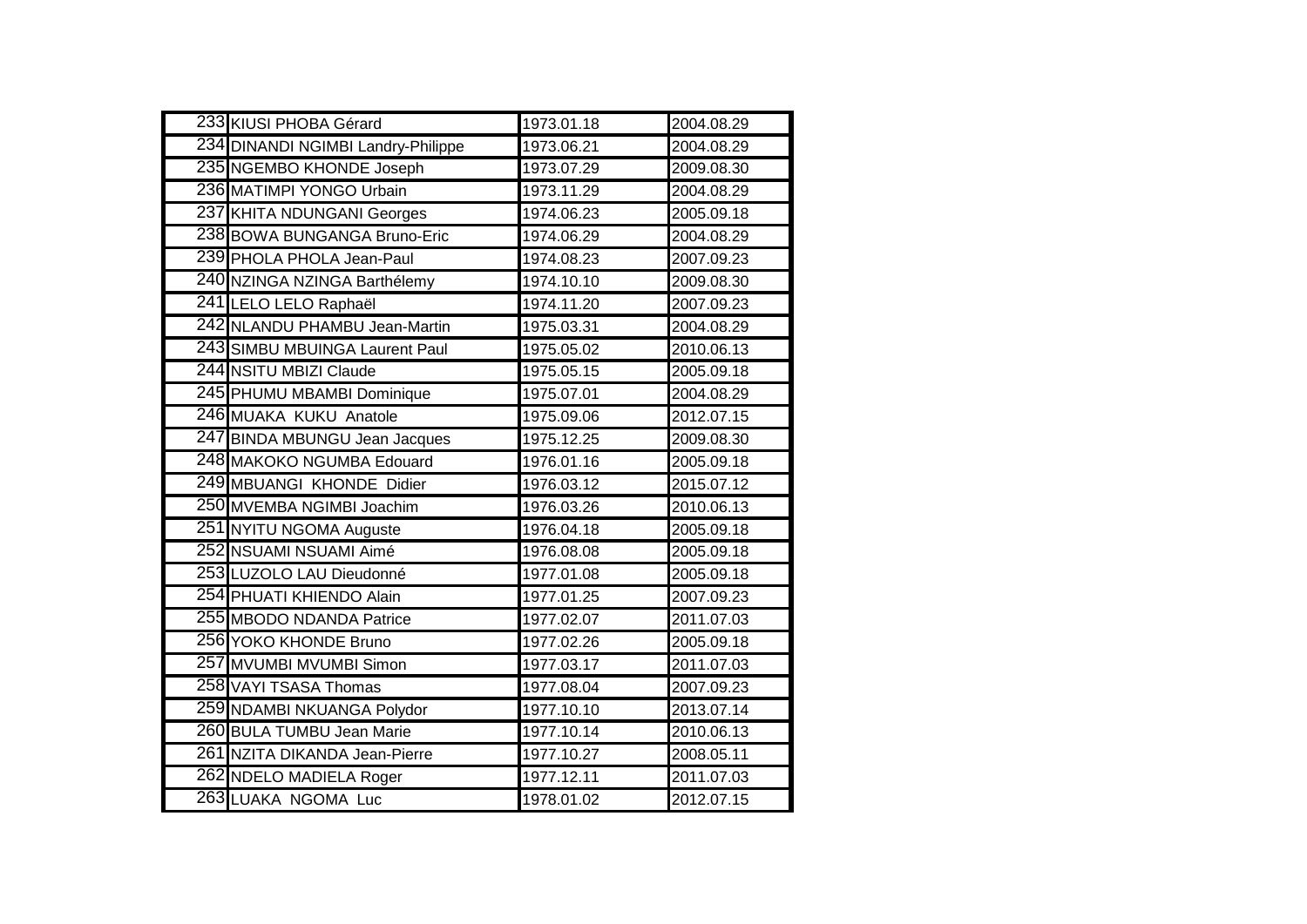| 264 TSONDE MUALU Gabriël          | 1978.02.11 | 2019.07.14 |
|-----------------------------------|------------|------------|
| 265 MANGOVO MBELE Fidèle          | 1978.10.12 | 2007.09.23 |
| 266 MAKAYA ma BAZOLA François     | 1978.11.10 | 2006.09.17 |
| 267 UMBA NGOMA Jean-Robert        | 1979,09,08 | 2016,07,10 |
| 268 LEBO MAVUANGI Crispin         | 1979.01.07 | 2013.07.14 |
| 269 MASUANGI MASUANGI Eric-Euloge | 1979.02.02 | 2006.09.17 |
| 270 KIONGA DIELA Camille-Poncelet | 1979.02.17 | 2012.07.15 |
| 271 MASIALA MABIALA Bienvenu      | 1979.03.19 | 2013.07.14 |
| 272 NTEDIKA NZAU Elie             | 1979.06.07 | 2013.07.14 |
| 273 LUZOLO NZUZI Valentin         | 1979.07.07 | 2008.05.11 |
| 274 MABUMBI KIKHOLE Louis Junior  | 1979.07.11 | 2009.08.30 |
| 275 TSUMBU TSUMBU Laurent         | 1979.08.31 | 2010.06.13 |
| 276 NGIMBI MBAMBI Jean Pierre     | 1979.09.17 | 2013.07.14 |
| 277 NZUZI KHONDE Raymond          | 1980.06.01 | 2014.07.13 |
| 278 MAKUMBU KAPITA Victor         | 1980.08.07 | 2010.06.13 |
| 279 BAMVANGILA BAMVANGILA Serge   | 1980.08.10 | 2010.06.13 |
| 280 MVUNDA MALONDA Robert         | 1980.10.15 | 2010.06.13 |
| 281 NGIMBI TEMBO Constant         | 1980.11.05 | 2008.05.11 |
| 282 YENGO ki NGIMBI Jules Patrick | 1980.11.18 | 2009.08.30 |
| 283 NSAKALA MABIALA Jean-Claude   | 1980.11.30 | 2007.09.23 |
| 284 VUTU MVIKA Alain              | 1981.02.07 | 2013.07.14 |
| 285 PHOLA NYIMI Jean Léonard      | 1981.03.04 | 2009.08.30 |
| 286 MANZAMBI MVUMBI Jean-Paul     | 1981.04.03 | 2009.08.30 |
| 287 KHONDE NKUANGA Valéry         | 1981.06.28 | 2012.07.15 |
| 288 ZINGA ZINGA Théophile         | 1981.08.08 | 2009.08.30 |
| 289 BILANDI MAYAMBA Christophe    | 1981.10.10 | 2012.07.15 |
| 290 BAMVANGILA MUIMBA Cyprien     | 1982,11,12 | 2016,07,10 |
| 291 MAVUNGU MUANDA Gabriel        | 1982.01.16 | 2014.07.13 |
| 292 PHAMBU PHAMBU Albert          | 1982.02.04 | 2014.07.13 |
| 293 MUANDA MVUMBI André - Sublime | 1982.06.24 | 2015.10.04 |
| 294 MAVUNGU MABONZO Joseph        | 1982.08.18 | 2012.07.15 |